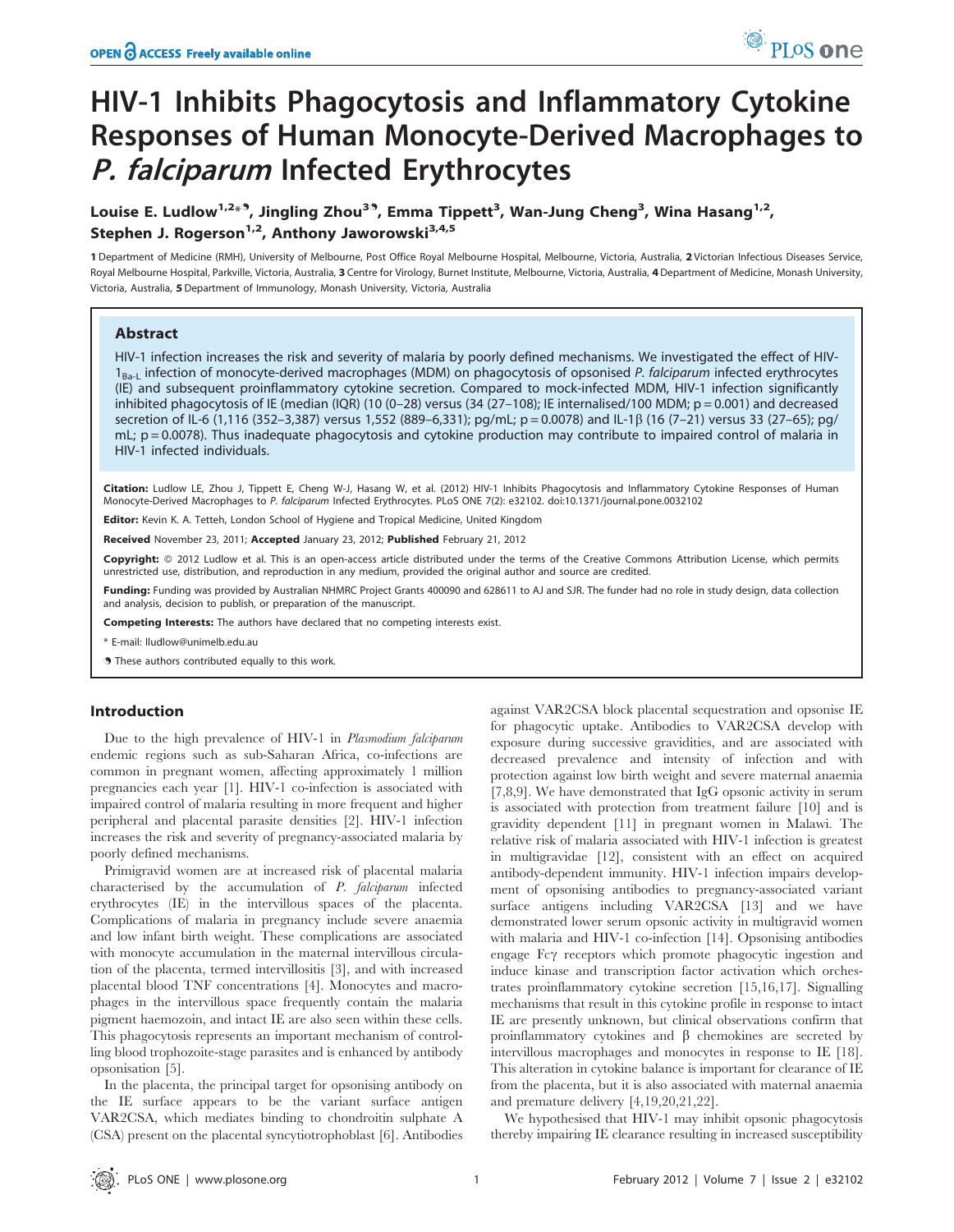of multigravid women to pregnancy-associated malaria. To further our understanding of the mechanisms by which HIV-1 coinfection impairs immunity to malaria in pregnancy, we investigated the effects of in vitro HIV-1 infection on phagocytic uptake and cytokine secretion by monocyte-derived macrophage (MDM) in response to opsonised CS2-IE (an established model for CSA binding placental strains of P. falciparum). Compared to mockinfected MDM, HIV-1 infection significantly inhibited phagocytosis of opsonised IE without altering MDM viability, and decreased secretion of IL-6 and IL-1 $\beta$ . These results may explain the increased risk and severity of maternal malaria in the setting of HIV-1 infection.

### Materials and Methods

#### Isolation of monocytes and culture of MDM

Human PBMC were obtained from Buffy Coats separated from volunteer blood donations (Australian Red Cross Blood Service, Southbank, Victoria, Australia) using Ficoll-Paque<sup>TM</sup> density gradient centrifugation. Monocytes were isolated from this cell fraction by counter-current elutriation using a Beckman J-6M/E centrifuge equipped with a JE 5.0 rotor. Preparations yielded 50–  $100\times10^{6}$  monocytes and were 90–92% pure with a viability of .98% determined by flow cytometry and trypan blue exclusion techniques respectively (data not shown). Monocyte-derived macrophages (MDM) were prepared by culturing freshly isolated monocytes adhered to plastic in Iscove's modified Dulbecco's medium (Invitrogen) containing 10% non-malaria immune heatinactivated human serum obtained from the Red Cross Blood Service, Sydney, Australia supplemented with 2 mM glutamine, 100 U/mL penicillin G and 100  $\mu$ g/ml streptomycin sulphate (IH10 medium). MDM were cultured for 14 days at a cell density of 50,000 per well in 96-well plates and  $2.5 \times 10^5$  per well in 24well plates.

# Infection of MDM with HIV-1 $_{Ba-L}$

 $HIV-1_{Ba-L}$  was routinely passaged in human MDM and purified from culture media by centrifugation (60 min,  $4^{\circ}$ C, 150,000 $\times$ g) through a 20% sucrose cushion in  $Ca^{2+}/Mg^{2+}$  PBS. Viral stocks were analysed by micro reverse transcriptase (RT) assay which quantifies the enzymatic activity of HIV-1 RT by measuring the incorporation of  $\int^{33}P$ ]-labelled dTTP into DNA from a synthetic RNA primer/template, and is expressed as counts per minute of radioactivity incorporated into DNA per hour per microlitre of culture medium [23]. Laboratory stocks of  $HIV-I<sub>Ba-L</sub>$  were verified by comparing the sequence of the hypervariable V3 loop of the Env gene to that of the reference HXB2 strain, amplified using the following primers: Forward: 5'- ACAATGYACA-CATGGAATTARGCCA-3', Reverse: 5'-AGAAAAAATT-CYCCTCYACAATTAAA-3'. MDM were infected with HIV- $1_{Ba-I}$  at a multiplicity of infection (MOI) of between 0.1 and 1.0 and cultured for a further 7 days before use in phagocytosis or cytokine assays. Where indicated, MDM were primed with IFNy (100 ng/mL, R&D Systems) 5 days after HIV-1 $_{Ba-I}$ infection to allow 48 hr priming of macrophages before exposure to phagocytic targets. Culture medium was changed every 3–4 days and infection was monitored by measuring RT activity in culture medium 7 days post HIV-1<sub>Ba-L</sub> infection; using this protocol, the percentage of MDM productively infected with HIV- $1_{Ba-L}$  was 30-70% [24,25]. MDM viability was measured using reduction of sodium 3'-[1-(phenylaminocarbonyl)-3,4-tetrazolium]-bis(4-methoxy-6-nitro) benzene sulphonic acid (XTT) as an indicator according to the manufacturer (Roche, Cell Proliferation Kit II).

#### Culture and purification of parasitised erythrocytes

The laboratory-adapted P. falciparum line CS2 resembles placental-type isolates based upon VAR2CSA expression, binding to CSA and recognition by serum in a pregnancy and gravidityspecific manner. CS2 was cultured in unexpired human group  $O<sup>+</sup>$ erythrocytes (Australian Red Cross Blood Service). Cells were maintained at 5–12% parasitemia in RPMI 1640-HEPES medium supplemented with 0.25% AlbumaxII (Gibco) and 0.2% w/vol NaHCO<sub>3</sub>. Cultures were synchronized by gelatine flotation every 1 to 2 weeks and adhesion to CSA was regularly checked to ensure high level binding. Cultures were tested regularly to exclude Mycoplasma contamination. Trophozoite-stage parasites were purified by density gradient centrifugation using layers of 80%, 60% and 40% Percoll in supplemented RPMI 1640-HEPES. Purified IE collected from the 60% layer were washed three times and resuspended in supplemented RPMI. Preparations were analysed microscopically for stage and contamination by uninfected erythrocytes, and a purity between 92–95% was routinely obtained.

#### Opsonisation of CS2 Trophozoites

IE were left unopsonised or opsonised with 9% heat-inactivated pooled patient serum (PPS) from Malawian HIV-uninfected pregnant women with malaria, for 30 min at room temperature as described [14]. IE were examined microscopically to verify that opsonisation at these concentrations did not induce agglutination. Opsonised IE were washed and resuspended in PBS at  $1\times10^8$  per mL and used immediately.

# Measurement of phagocytosis and cytokine secretion

IE were added at  $1\times10^6$  per well to MDM cultured in 96-well plates (a target to cell ratio of 20:1) and incubated for 1 hr. Phagocytosis was determined by measuring internalised haemoglobin using a colourimetric assay as described [14]. The haemoglobin content was converted to equivalents of IE ingested by reference to a standard curve of known amounts of IE from the same preparation, and phagocytosis was expressed as a phagocytic index representing IE ingested per 100 MDM. At the indicated time point, media from triplicate wells was collected and pooled, then analysed for cytokine secretion using cytokine bead array (BD Biosciences, Human Inflammatory Cytokine Kit).

# Measurement of cytokine gene expression by quantitative real time PCR

MDM were cultured in 24-well plates and exposed to IE for various times then lysed in lysis buffer A (0.1 M Tris HCl, pH 7.5 containing 1% lithium dodecyl sulphate, 0.5 M LiCl, 10 mM EDTA, 5 mM DTT) to extract total cellular RNA. Cellular mRNA was isolated from extracts using oligo(dT) magnetic beads (GenoPrepTM, GenoVision), then cDNA was prepared using a Transcriptor First Strand cDNA Synthesis Kit (Roche) followed by amplification of cytokine cDNAs by quantitative real time PCR in Brilliant<sup>®</sup> SYBR<sup>®</sup> Green qPCR Master Mix (Stratagene) using the following primer sets [26]: TNF: Forward: 5' CCCCAGG-GACCTCTCTCTAATC 3', Reverse: 5' GGTTTGCTACAA-CATGGGCTACA  $3'$ , NM\_000594; IL-1 $\beta$ : Forward: 5' CCTGTCCTGCGTGTTGAAAGA 3', Reverse: 5' GGGAACTGGGCAGACTCAAA 3', NM\_000576; IL-6: Forward: 5' CAATCTGGATTCAATGAGGAGAC 3', Reverse: 5' CTCTGGCTTGTTCCTCACTACTC 3', NM\_000600.

Messenger RNA levels were determined by quantitative real time PCR (Stratagene MX-3000) using the comparative threshold method with GAPDH as a reference gene. PCR conditions were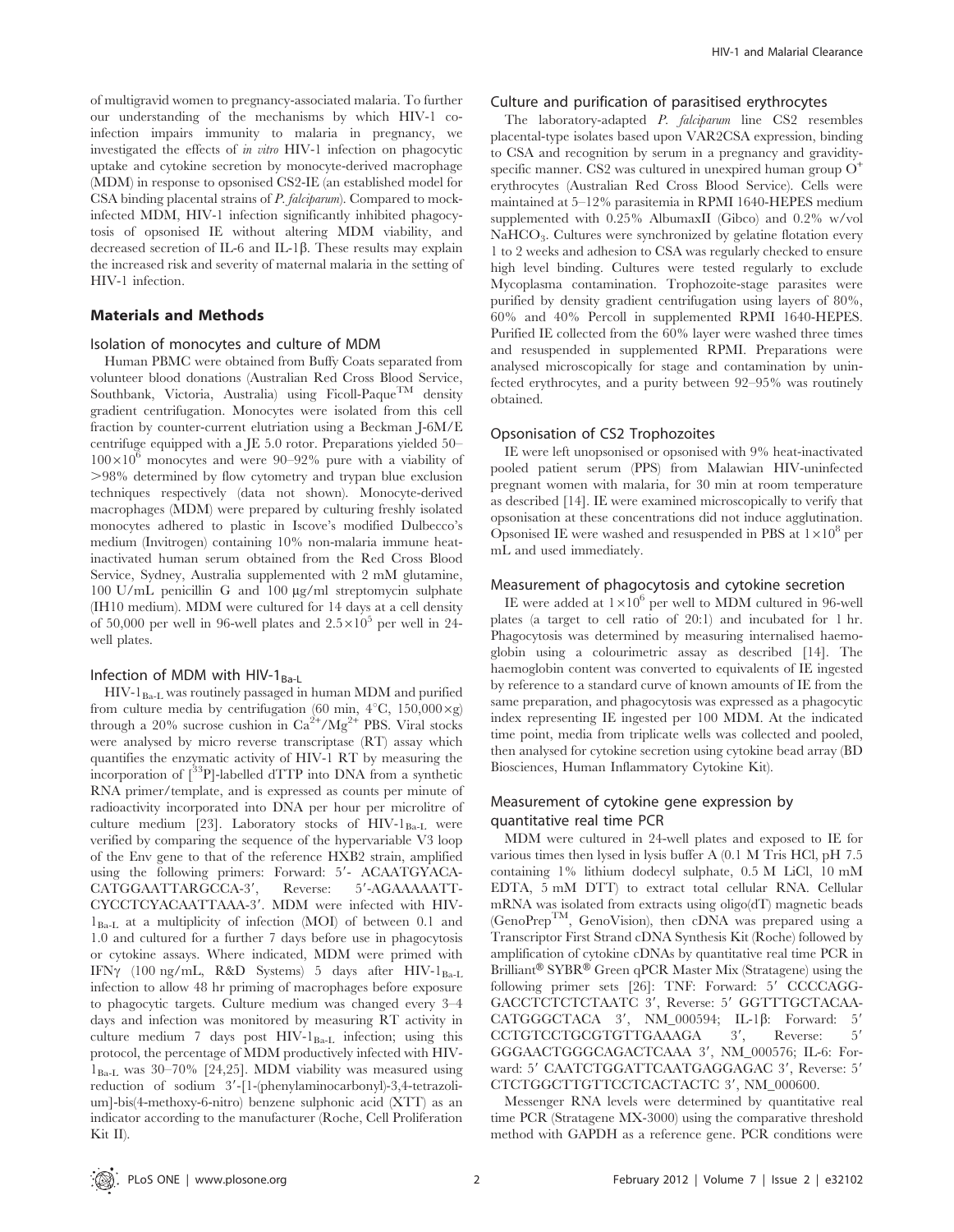

Figure 1. HIV-1 infection of MDM inhibits phagocytosis of antibody opsonised CS2 infected erythrocytes. (A). MDM from 11 **antibody opsonised CS2 infected erythrocytes.** (A). MDM from 11 donors were cultured for 5 days and infected with HIV-1 $_{Ba-L}$  ( $\bullet$ ) at a MOI of between 0.1 and 1.0 or mock-infected ( $\circ$ ) then cultured for an additional 7 days. IE opsonised with 9% PPS were added at a 20:1 ratio and phagocytosis was measured at 1 hour. Phagocytic index represents the number of ingested IE per 100 MDM. Statistical comparisons were performed in a pair wise manner using the Wilcoxon matched pairs test. (B). In 6 selected cultures analysed for phagocytosis, XTT assay was **(B)**. In 6 selected cultures analysed for phagocytosis, XTT assay was used to measure viability of MDM infected with HIV-1 $_{Ba-L}$  ( $\bullet$ ) or mockinfected ( $\circ$ ) MDM (3 mg/mL XTT, 4 hr, absorbance was read at 450 nm using a reference wavelength of 650 nm). (C). Effect of IFN $\gamma$  on HIV-1<sub>Ba-L</sub> production by MDM. MDM were cultured in triplicate in 96-well plates for 5 days, infected with HIV-1 $_{Ba-L}$  for a further 5 days then primed with

100 ng/mL IFN $\gamma$  where indicated. After 72 hrs media from triplicate wells was collected and analysed by micro RT assay. Comparisons between unprimed and primed MDM were made using the Wilcoxon matched pairs test and a significant difference  $(p<.05)$  is indicated. doi:10.1371/journal.pone.0032102.g001

 $95^{\circ}$ C for 10 min and 40 cycles of  $95^{\circ}$ C for 30 sec,  $58^{\circ}$ C for 30 sec and  $72^{\circ}$ C for 30 sec. In all cases, amplification products from the last cycle were resolved by 1% agarose gel electrophoresis containing  $1 \times$  SYBR Safe® DNA gel stain (Invitrogen) and visualised using a Gel Doc XR Molecular Imager (Bio-Rad) to verify single amplification products.

#### Statistical Analysis

Statistical comparisons between groups were performed using Mann-Whitney non-parametric U test or for paired comparisons a Wilcoxon signed rank test. All statistical analysis was carried out using Prism 5.0 software (GraphPad Software). Significance was defined as a probability value below 0.05

#### Ethics

Sera used to produce the positive pool were collected as part of studies approved by the College of Medicine Research Ethics Committee, Blantyre, Malawi and the Melbourne Health Human Research Ethics Committee, Melbourne. Informed written consent was obtained from all participants involved in this study.

# Results

# HIV-1 inhibits antibody dependent uptake of CS2 infected erythrocytes

The effect of HIV-1 infection on macrophage ingestion of opsonised IE was investigated. Phagocytosis assays were performed using CS2-IE opsonised with PPS as targets. MDM generated from eleven different donor monocyte preparations were infected or mock-infected with the laboratory-adapted macrophage-tropic strain HIV-1<sub>Bal-L</sub>. HIV-1 infection significantly inhibited  $\left( {\rm p} = 0.001 \right)$  ingestion of opsonised IE (9.6 IE internalised per 100 HIV-1 $_{Ba-L}$ -infected MDM (IQR: 0–28) compared to 34 IE internalised per 100 mock-infected MDM (IQR: 27–108); Figure 1A). HIV-1<sub>Ba-L</sub> infected or mock-infected MDM did not phagocytose uninfected erythrocytes or unopsonised IE (data not shown) and similar results were obtained using IFN $\gamma$  primed MDM (data not shown). In selected experiments, MDM viability was assessed to verify that inhibition of phagocytosis was not due to effects of  $HIV-I<sub>Bal-L</sub>$  infection on cell viability. In six independent experiments using MDM prepared from different donor monocytes, no significant difference  $(p = 0.56)$  in cell viability was observed between mock-infected and  $HIV-I<sub>Bal-L</sub>$ infected MDM (Figure 1B). As expected, due to its antiviral effects, IFN $\gamma$  treatment reduced HIV-1<sub>Bal-L</sub> production measured at day seven post-infection from a median of 1040 cpm in the absence of priming to 599 cpm with priming  $(p = 0.004;$  Figure 1C).

# HIV-1 alters proinflammatory cytokine secretion by MDM in response to opsonised IE

The effect of HIV-1 infection on cytokine secretion following opsonised CS2-IE ingestion by MDM was then assessed. Uptake of opsonised IE significantly increased secretion of TNF, IL-6, IL- $1\beta$  and IL-8 in both HIV-1<sub>Ba-L</sub> infected and mock-infected MDM primed with IFN $\gamma$  (Figure 2) or unprimed (data not shown). In response to opsonised IE, HIV-1 infection significantly reduced IL-6 release (1,116 pg/mL (IQR: 352–3,387) compared to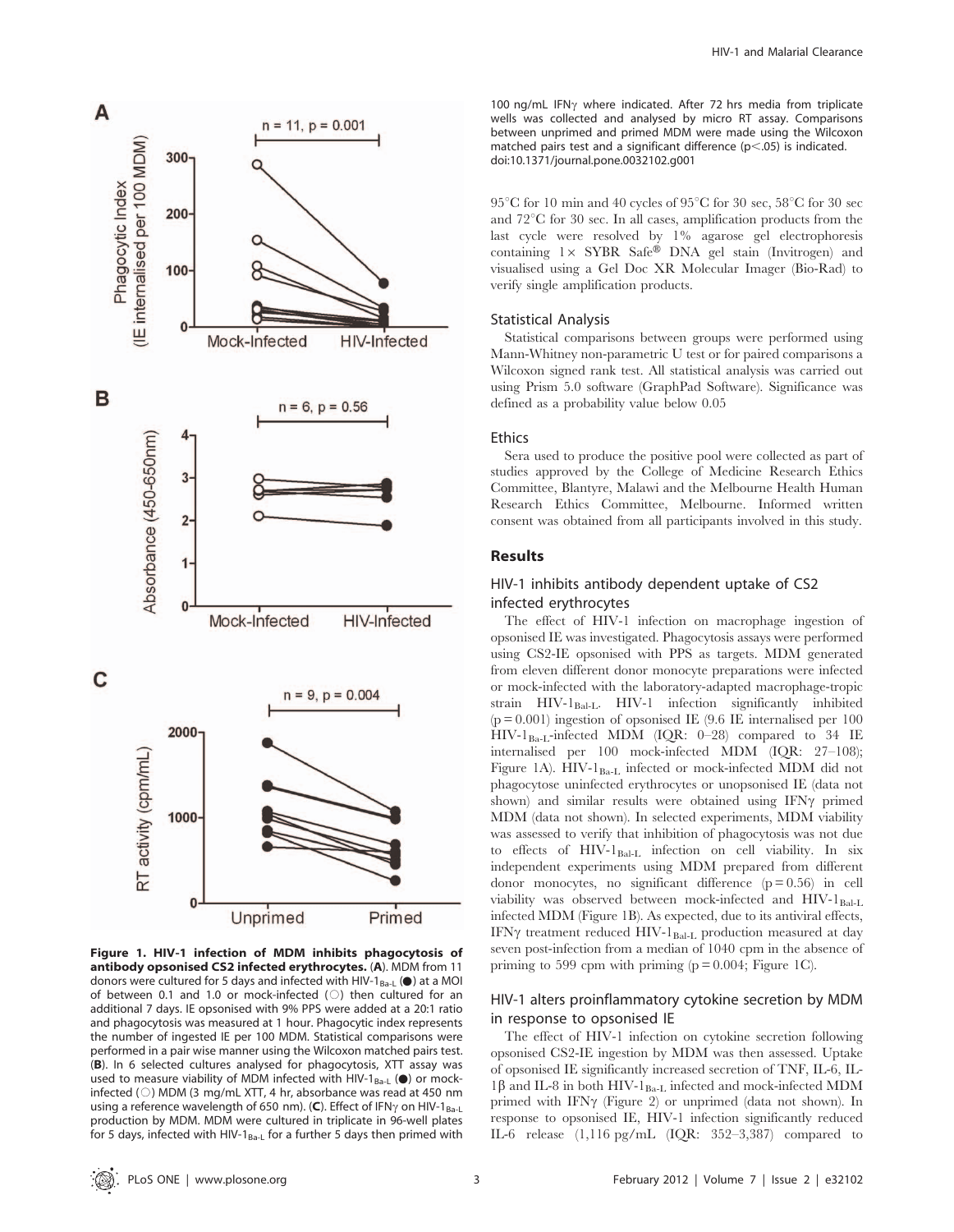

Figure 2. The effect of HIV-1 on cytokine secretion of MDM exposed to antibody opsonised IE. MDM from 8 donors cultured as **exposed to antibody opsonised IE.** MDM from 8 donors cultured as described in Figure 1 were infected with HIV-1 $_{Ba-L}$  ( $\bullet$ ) or mock-infected ( $\circ$ ) and primed for 48 hrs with IFN<sub>Y</sub> then exposed to unopsonised (IE) or IE opsonised with 9% pooled immune serum (IE-PPS) at a target to cell ratio of 20:1 for 24 hrs followed by collection of culture medium for  $(A)$  IL-1 $\beta$ ,  $(B)$  TNF,  $(C)$  IL-6 and  $(D)$  IL-8 cytokine secretion analysis. Comparisons of cytokine secretion between cultures infected with HIV- $1_{Ba-L}$  exposed to IE or IE-PPS, and between HIV- $1_{Ba-L}$  infected and uninfected cultures exposed to IE-PPS were made using the Wilcoxon matched pairs test.

doi:10.1371/journal.pone.0032102.g002

1,552 pg/mL (IQR: 889–6,331); p = 0.0078) and IL-1β release (16 pg/mL (IQR: 7–21) compared to 33 pg/mL (IQR: 27–65);  $p = 0.0078$ ) from mock-infected IFN $\gamma$  primed MDM (Figure 2A and 2C). Similar results were observed using unprimed MDM where in response to opsonised IE, HIV-1 infection significantly reduced IL-6 release (410 pg/mL (IQR: 40–1985) pg/mL compared to 798 pg/mL (IQR: 276–2671); p = 0.015) and IL-1 $\beta$ release (14 pg/mL (IQR: 5–24) compared to 31 pg/mL (IQR: 8– 73);  $p = 0.039$  from mock-infected unprimed MDM (data no shown).

HIV-1 infection had variable effects on TNF secretion in response to IE-PPS phagocytic targets (112 pg/mL (IQR: 16–745) compared to 71 pg/mL (IQR: 7-388);  $p = 0.055$ ) using IFN $\gamma$ primed MDM and (8 pg/mL (IQR: 3–42) compared to 5 pg/mL (IQR:  $3-9$ );  $p = 0.078$ ) in unprimed MDM (Figure 2B and data not shown). No significant decrease in IL-8 secretion was observed in both primed ( $p = 0.19$ ) and unprimed MDM ( $p = 0.46$ ; Figure 2D and data not shown). Secretion of IL-12p70 or IL-10 was not detected in response to IE-PPS (data not shown).

The effect of HIV-1 infection on the kinetics of cytokine secretion following opsonised CS2-IE ingestion by MDM prepared from 3 independent donors was assessed (Figure 3). No difference in IL-1 $\beta$ , TNF and IL-6 secretion was observed in response to IE-PPS phagocytic targets at 2 hours and 4 hours in HIV-1 infected MDM compared to mock-infected MDM. From 8 hours onwards a time-dependent decrease in IL-1 $\beta$ , TNF and IL-6 accumulation in culture medium was detected in HIV-1 infected MDM exposed to IE-PPS (Figure 3).

#### HIV-1 alters proinflammatory cytokine mRNA production

To determine whether reduced cytokine secretion was due to HIV-1 mediated decrease of mRNA expression, HIV-1 infected and uninfected MDM from six additional donors were exposed to IE-PPS for 1 hour, 2 hours or 4 hours and the levels of IL-1 $\beta$ , TNF and IL-6 transcripts were measured by qPCR. No significant decrease in IL-1 $\beta$  mRNA was observed at 2 hours (p = 0.17; Figure 4A), 1 hour ( $p = 0.31$ ; data not shown) or 4 hours ( $p = 0.48$ ; data not shown) in  $HIV-I<sub>Ba-I</sub>$  infected MDM compared to mockinfected MDM exposed to IE-PPS. HIV-1 infection had variable effects on TNF mRNA levels in response to IE-PPS phagocytic targets. A significant decrease in TNF mRNA was observed at 2 hours ( $p = 0.0087$ ; Figure 4B) but not at 1 hour ( $p = 0.13$ ; data not shown) or 4 hours ( $p = 0.39$ ; data not shown). In response to opsonised IE, HIV-1 infection significantly reduced IL-6 mRNA at 2 hours ( $p = 0.002$ ; Figure 4C), 1 hour ( $p = 0.026$ ; data not shown) and 4 hours ( $p = 0.04$ ; data not shown).

#### **Discussion**

In this study we reveal that HIV-1 infection of MDM inhibits phagocytosis and decreases proinflammatory cytokine secretion in response to IE. Insufficient phagocytosis and consequent cytokine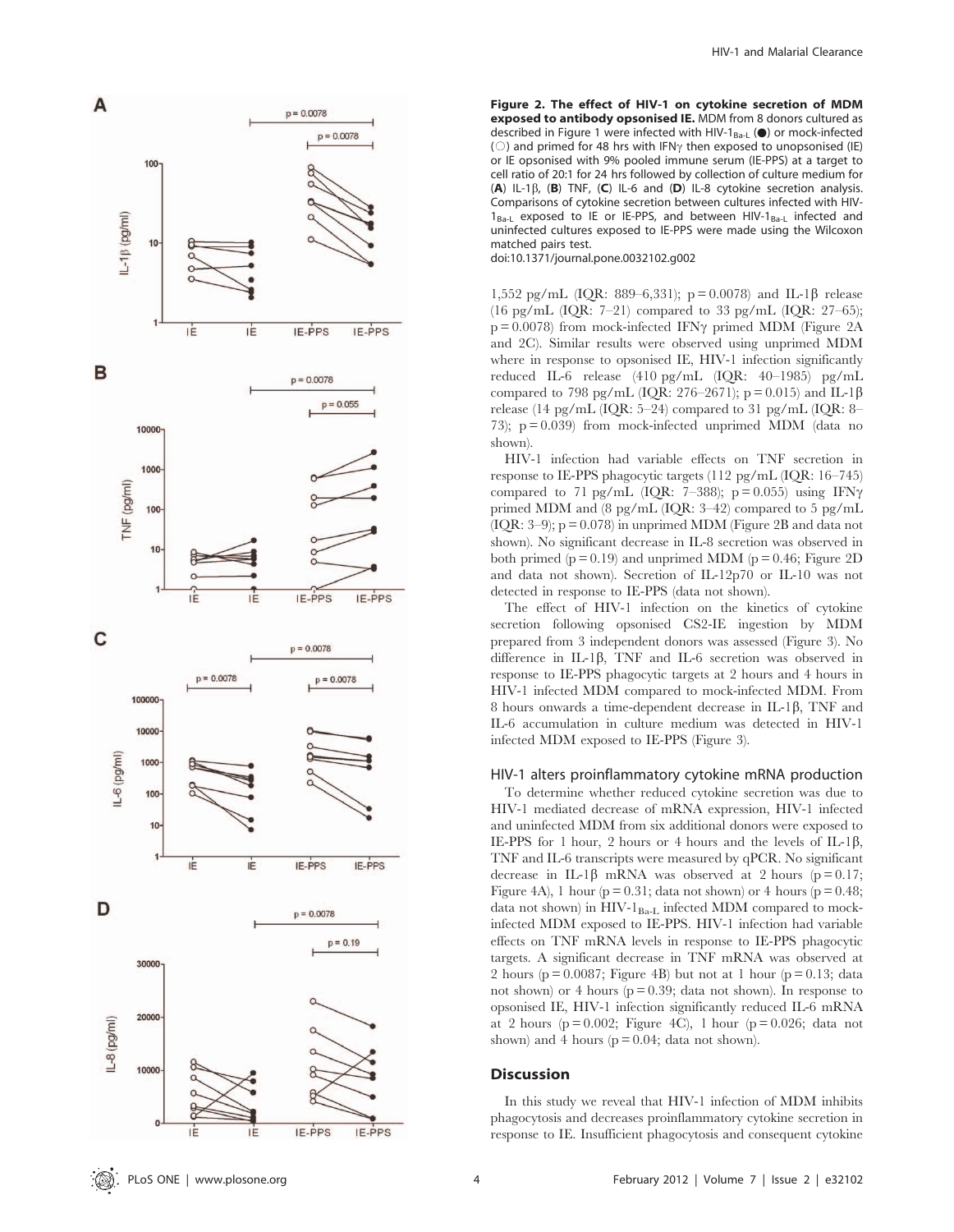

Figure 3. Time course of the effect of HIV-1 on cytokine secretion of MDM exposed to antibody opsonised IE. MDM from 3 donors cultured as described in Figure 1 were infected with HIV-1<sub>Ba-L</sub>(a) or mock-infected ( $\bigcirc$ ) and primed for 48 hrs with IFN<sub>7</sub> then exposed ( $\bullet$ ) or mock-infected ( $\circ$ ) and primed for 48 hrs with IFN $\gamma$  then exposed to IE opsonised with 9% pooled immune serum (IE-PPS) at a target to cell ratio of 20:1. At the indicated time points culture supernatants were collected for  $(A)$  IL-1 $\beta$ ,  $(B)$  TNF and  $(C)$  IL-6 cytokine measurement. Data are means of MDM derived from 3 donors plus-minus SEM. Statistical analysis was carried out using the generalised estimating equations method which indicated that mock-infected MDM secreted significantly higher levels of cytokines compared to HIV-1 infected MDM ( $p = 0.026$ , IL-1 $\beta$ ; p = 0.047, TNF; p = 0.019, IL-6). doi:10.1371/journal.pone.0032102.g003

Figure 4. The effect of HIV-1 on cytokine mRNA levels of MDM **exposed to antibody opsonised IE.** MDM from 6 donors cultured in 24-well plates were infected with HIV-1<sub>Ba-L</sub> ( $\bullet$ ) or mock-infected ( $\circ$ ) and 24-well plates were infected with HIV-1 $_{Ba-L}$  ( $\bullet$ ) or mock-infected ( $\circ$ ) and primed for 48 hrs with IFN<sub>Y</sub> then exposed to IE opsonised with 9% pooled immune serum (IE-PPS) at a target to cell ratio of 20:1 for 2 hrs followed by preparation of RNA and cDNA for analysis of  $(A)$  IL-1 $\beta$ ,  $(B)$ TNF and (C) IL-6 cytokine mRNA levels by qPCR. Comparisons of mRNA levels between cultures infected with HIV- $1_{Ba-L}$  or mock-infected exposed to IE-PPS were made using the Mann-Whitney non-parametric U test. doi:10.1371/journal.pone.0032102.g004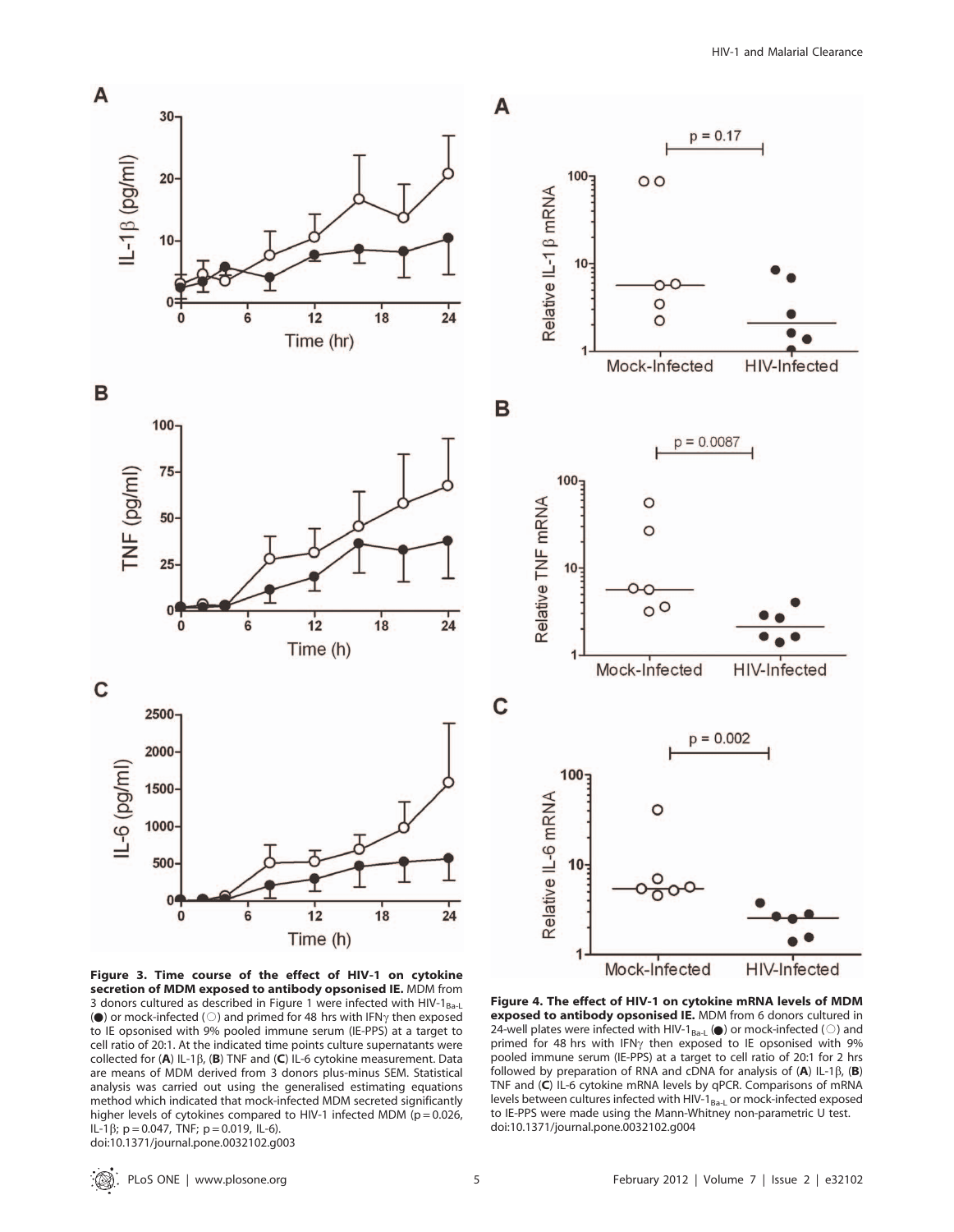production in the context of HIV-1 infection may contribute to the increased risk and severity of pregnancy-associated malaria.

This study demonstrates that HIV-1 infection in vitro significantly impairs ingestion of antibody opsonised IE. In agreement, previous research has reported reduced  $Fc\gamma R$ -dependent phagocytosis of IgG-coated erythrocytes by HIV-infected MDM [23,27]. We have previously demonstrated a potential mechanism for defective  $Fc\gamma R$ -dependent phagocytosis. The macrophage  $Fc\gamma$ receptor family (Fc $\gamma$ RI, Fc $\gamma$ RII and Fc $\gamma$ RIIIa) are responsible for recognition of IgG-opsonised targets, activating signal transduction pathways via tyrosine kinases of the Syk/ZAP70 family leading to target ingestion and cytokine secretion. HIV-1 infection results in reduced intracellular protein levels of  $FcR\gamma$ , the signalling adaptor protein and chaperone required for  $Fc\gamma RI$ and III expression and function [23]. Inhibition of subsequent downstream phosphorylation of Hck and Syk tyrosine kinases is evident in HIV-infected MDM undergoing  $Fc\gamma$  receptor-mediated  $phagocytosis.$  Thus impaired  $Fc\gamma R$ -mediated signalling in HIV-1 infected MDM may explain the decreased phagocytosis of opsonised IE observed in our analysis. However, decreased IL-6 secretion was also observed in response to unopsonised IE which are not ingested by MDM. This suggests that HIV impairs other pathways required for proinflammatory cytokine secretion in addition to those activated by Fc $\gamma$  receptors.

Inappropriate regulation of inflammatory cytokines by HIV-1 infected macrophages in the context of high IFN $\gamma$  concentrations may prevent an adequate immune response to parasitemia. Studies examining cytokine levels in a cohort of HIV-1 infected women with placental malaria are justified. In partial agreement with our observations, IFN $\gamma$ , IL-4 and IL-10 production by intervillous blood mononuclear cells was impaired in HIV infected women with placental malaria [28]. Our laboratory has identified a mechanism that may explain these ex vivo observations. HIV-1 infection impairs development of opsonising antibodies to pregnancy-associated variant surface antigens including VAR2CSA [11] and lowers the capacity of multigravid pregnant women to opsonise IE [7,12]. This is expected to decrease phagocytic parasite clearance in these women. The present study

#### References

- 1. Brentlinger PE, Behrens CB, Micek MA (2006) Challenges in the concurrent management of malaria and HIV in pregnancy in sub-Saharan Africa. Lancet Infect Dis 6: 100–111.
- 2. ter Kuile FO, Parise ME, Verhoeff FH, Udhayakumar V, Newman RD, et al. (2004) The burden of co-infection with human immunodeficiency virus type 1 and malaria in pregnant women in sub-saharan Africa. Am J Trop Med Hyg 71: 41–54.
- 3. Menendez C, Ordi J, Ismail MR, Ventura PJ, Aponte JJ, et al. (2000) The impact of placental malaria on gestational age and birth weight. J Infect Dis 181: 1740–1745.
- 4. Fried M, Muga RO, Misore AO, Duffy PE (1998) Malaria elicits type 1 cytokines in the human placenta: IFN-gamma and TNF-alpha associated with pregnancy outcomes. J Immunol 160: 2523–2530.
- 5. Celada A, Cruchaud A, Perrin LH (1982) Opsonic activity of human immune serum on in vitro phagocytosis of Plasmodium falciparum infected red blood cells by monocytes. Clin Exp Immunol 47: 635–644.
- 6. Fried M, Duffy PE (1996) Adherence of Plasmodium falciparum to chondroitin sulfate A in the human placenta. Science 272: 1502–1504.
- 7. Ricke CH, Staalsoe T, Koram K, Akanmori BD, Riley EM, et al. (2000) Plasma antibodies from malaria-exposed pregnant women recognize variant surface antigens on Plasmodium falciparum-infected erythrocytes in a parity-dependent manner and block parasite adhesion to chondroitin sulfate A. J Immunol 165: 3309–3316.
- 8. Salanti A, Dahlback M, Turner L, Nielsen MA, Barfod L, et al. (2004) Evidence for the involvement of VAR2CSA in pregnancy-associated malaria. J Exp Med 200: 1197–1203.
- 9. Staalsoe T, Shulman CE, Bulmer JN, Kawuondo K, Marsh K, et al. (2004) Variant surface antigen-specific IgG and protection against clinical consequences of pregnancy-associated Plasmodium falciparum malaria. Lancet 363: 283–289.

shows that HIV potentially affects the ability of the phagocytes to ingest opsonised IE, which would be expected to act in synergy with decreased plasma opsonic activity to impair clearance of blood stage parasites.

The reduction in IL-6 cytokine production derived from HIV-1 infected MDM exposed to IE-PPS appears to be at the level of mRNA expression. We investigated activation of NF-kB signalling in HIV-1 infected MDM stimulated with opsonised IE but did not observe any change in this pathway compared to mock-infected MDM (LEL and JZ, data not shown). The question remains as to why cytokine mRNA expression is decreased by HIV-1 infection. Study of the signalling mechanism responsible for the observed decrease in cytokine secretion is warranted.

We have demonstrated that HIV-1 inhibits ingestion of IE and subsequent proinflammatory cytokine production by macrophages which may explain the increased risk and severity of maternal malaria in the setting of HIV-1 infection. HIV infection therefore impairs immunity to placental malaria at multiple levels. Given that HIV co-infection is a major determinant of susceptibility to maternal malaria, control of HIV with antiretroviral drugs is critical to minimising the burden of maternal malaria. Whether effective control of HIV viremia by antiretroviral therapy restores immunity to maternal malaria is presently unknown.

# Acknowledgments

We thank the Australian Red Cross Blood Bank for the provision of human blood and the pregnant women and clinical staff in Malawi for plasma samples. We thank Dr. Philippe Boeuf for comments on the manuscript and Gaoqian Feng and Francisca Yosaatmadja for help in preparation of trophozoites. We thank Maelenn Gouillou (Burnet Institute) for help with statistical analysis in Figure 3.

#### Author Contributions

Conceived and designed the experiments: AJ LEL SJR. Performed the experiments: JZ LEL ET. Analyzed the data: LEL AJ. Contributed reagents/materials/analysis tools: W-JC WH. Wrote the paper: LEL AJ S<sub>IR</sub>

- 10. Feng G, Aitken E, Yosaatmadja F, Kalilani L, Meshnick SR, et al. (2009) Antibodies to variant surface antigens of Plasmodium falciparum-infected erythrocytes are associated with protection from treatment failure and the development of anemia in pregnancy. J Infect Dis 200: 299–306.
- 11. Ataide R, Hasang W, Wilson DW, Beeson JG, Mwapasa V, et al. (2010) Using an improved phagocytosis assay to evaluate the effect of HIV on specific antibodies to pregnancy-associated malaria. PLoS One 5: e10807.
- 12. Steketee RW, Wirima JJ, Bloland PB, Chilima B, Mermin JH, et al. (1996) Impairment of a pregnant woman's acquired ability to limit Plasmodium falciparum by infection with human immunodeficiency virus type-1. Am J Trop Med Hyg 55: 42–49.
- 13. Keen J, Serghides L, Ayi K, Patel SN, Ayisi J, et al. (2007) HIV impairs opsonic phagocytic clearance of pregnancy-associated malaria parasites. PLoS Med 4: e181.
- 14. Jaworowski A, Fernandes LA, Yosaatmadja F, Feng G, Mwapasa V, et al. (2009) Relationship between human immunodeficiency virus type 1 coinfection, anemia, and levels and function of antibodies to variant surface antigens in pregnancy-associated malaria. Clin Vaccine Immunol 16: 312–319.
- 15. Yoneto T, Waki S, Takai T, Tagawa Y, Iwakura Y, et al. (2001) A critical role of Fc receptor-mediated antibody-dependent phagocytosis in the host resistance to blood-stage Plasmodium berghei XAT infection. J Immunol 166: 6236–6241.
- 16. Daeron M (1997) Fc receptor biology. Annu Rev Immunol 15: 203–234.
- 17. Prato M, Gallo V, Giribaldi G, Aldieri E, Arese P (2010) Role of the NF-kappaB transcription pathway in the haemozoin- and 15-HETE-mediated activation of matrix metalloproteinase-9 in human adherent monocytes. Cell Microbiol 12: 1780–1791.
- 18. Abrams ET, Brown H, Chensue SW, Turner GD, Tadesse E, et al. (2003) Host response to malaria during pregnancy: placental monocyte recruitment is associated with elevated beta chemokine expression. J Immunol 170: 2759–2764.